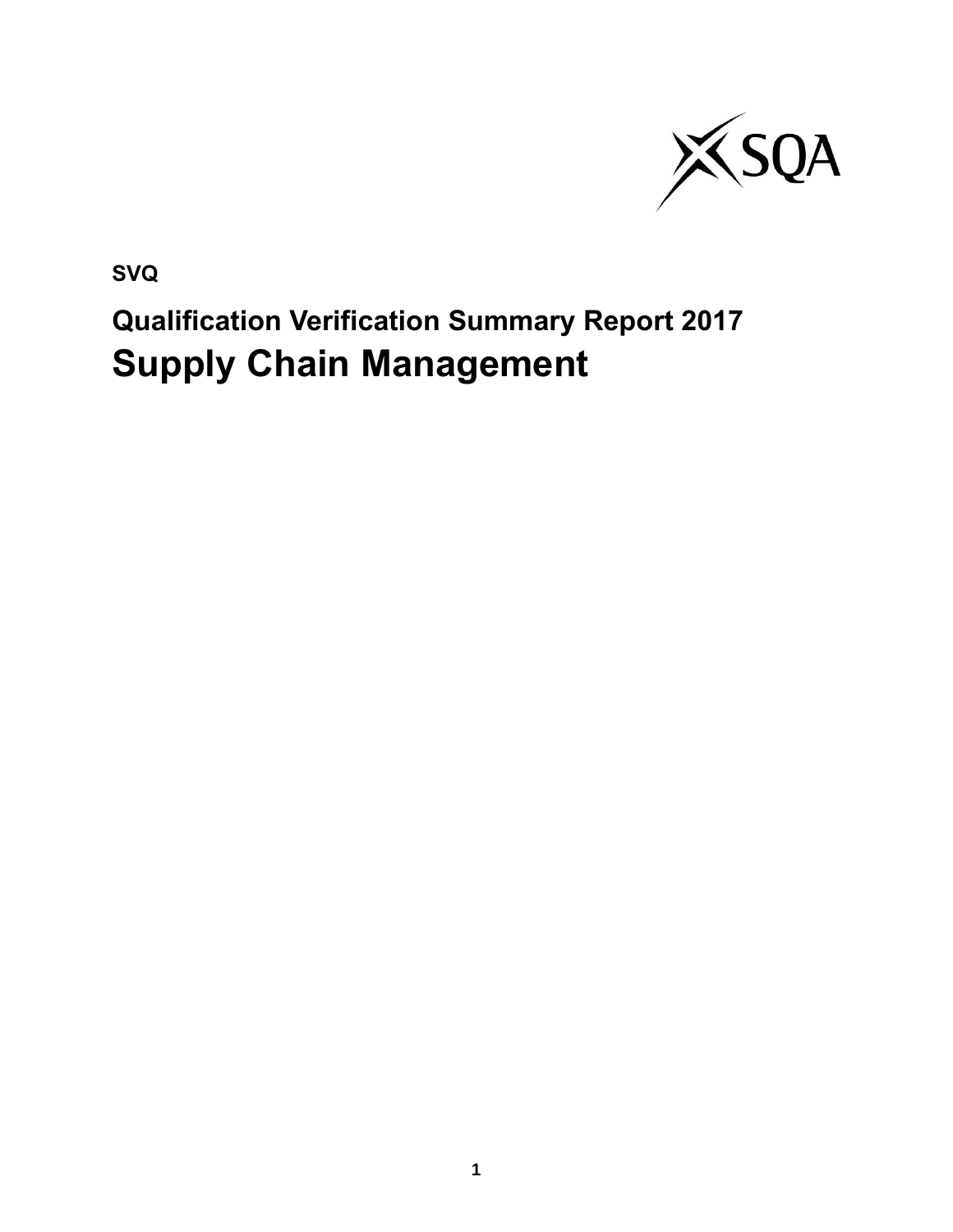## **Introduction**

The following units from the SVQs in Supply Chain Management at SCQF levels 5–11 were subject to external verification.

- DX59 04 Develop Operational Relationships within the Supply Chain
- DX72 04 Schedule the Flow of Supplies in the Supply Chain
- DX4V 04 Administer Contracts
- DX4Y 04 Analyse the Performance of Suppliers
- DX7E 04 Verify the Capability of Suppliers to Meet Supply Specifications
- DX4W 04 Analyse Information on the Procurement of Supplies in the Supply Chain
- DX6L 04 Place Orders with Suppliers
- DX63 04 Monitor the Achievement of Project Tasks
- DX61 04 Monitor and Progress the Delivery of Orders
- DX56 04 Control Supplies at Storage Locations and Facilities
- FE02 04 Communicate in a Business Environment
- H8GY 04 Provide Leadership in Your Area of Responsibility
- H8H4 04 Develop Understanding of Your Markets and Customers

All centres visited have run the qualification for a number of years — in one case over twelve years. At one centre the qualification is part of a Modern Apprenticeship.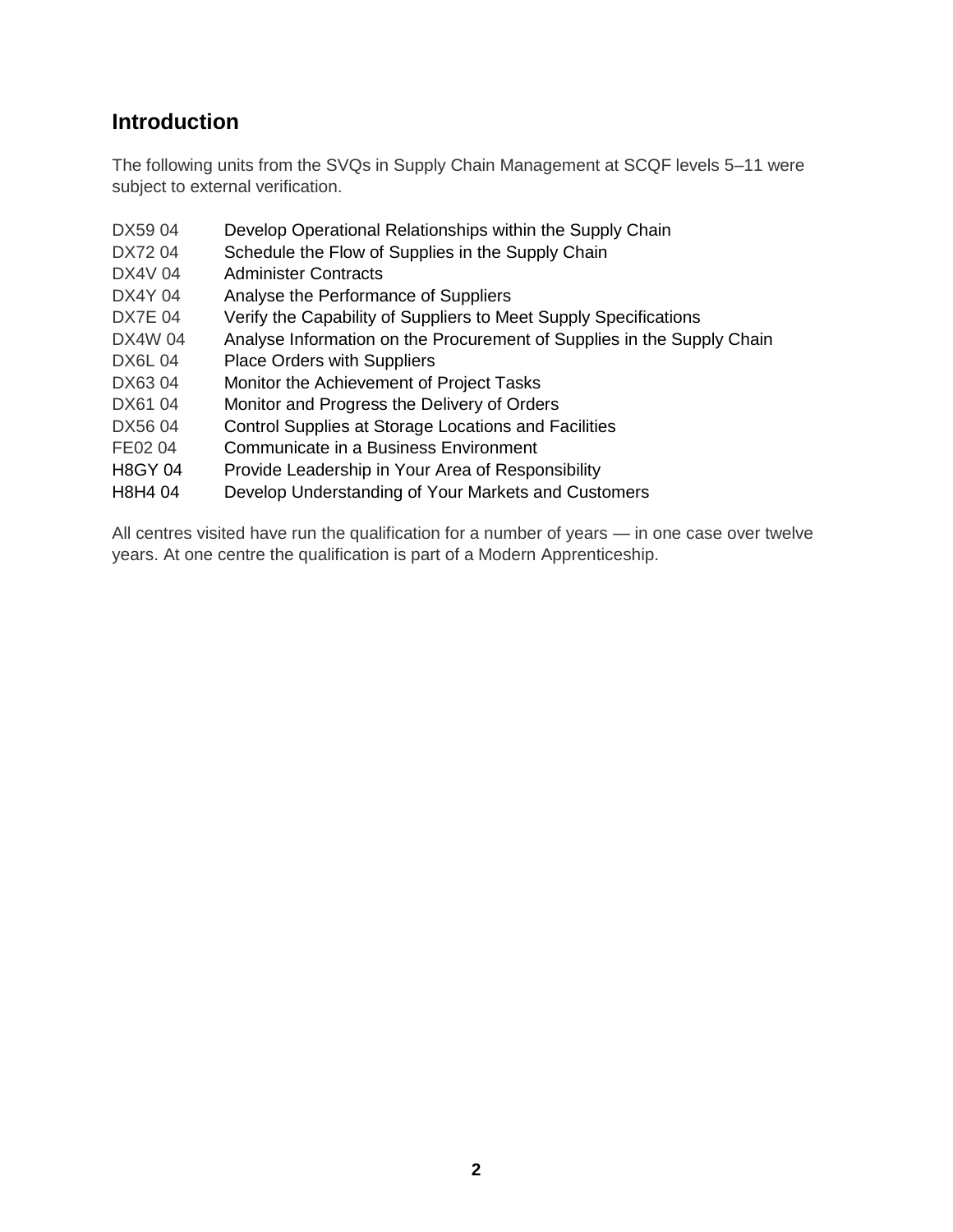## **Category 2: Resources**

#### **Criterion 2.1: Assessors and internal verifiers must be competent to assess and internally verify, in line with the requirements of the qualification.**

At all centres, external verifiers saw evidence to demonstrate that assessors and internal verifiers are occupationally competent and appropriately qualified, as are back-up assessors. The external verifiers viewed all centres' assessment and verification policies during the visits, and noted that all state the minimum qualifications required for both assessors and internal verifiers. In addition, assessors and internal verifiers' CVs — retained in various forms (electronic and hard copy) and regularly updated — were made available to view.

#### **Criterion 2.4: There must be evidence of initial and ongoing reviews of assessment environments; equipment; and reference, learning and assessment materials.**

External verifiers saw various assessment and evidence gathering and storing systems, including Learning Assistant and One File, the latter now more user friendly following a recent upgrade. At all centres, the qualification delivery relies heavily on evidence obtained in the candidate's workplace — work which is then reviewed for assessment purposes. Those centres using Learning Assistant make excellent use of both the Evidence Gathering Form and the Contact Diary within the system. At all centres the allocated rooms are very well equipped, including up-to-date hardware and software. At one centre the candidates have the advantage of a brand new facility, including the 'My City' Virtual Learning Environment. In all centres learning materials are easily accessed and fully available to all candidates. The review frequency of accommodation, learning materials and equipment in centres varies between once per session and annually. A recent qualification review in one centre led to the development of a new assessment plan for Unit H8H4 04 Develop Understanding of your Markets and Customers. At all centres issues are dealt with through established procedures.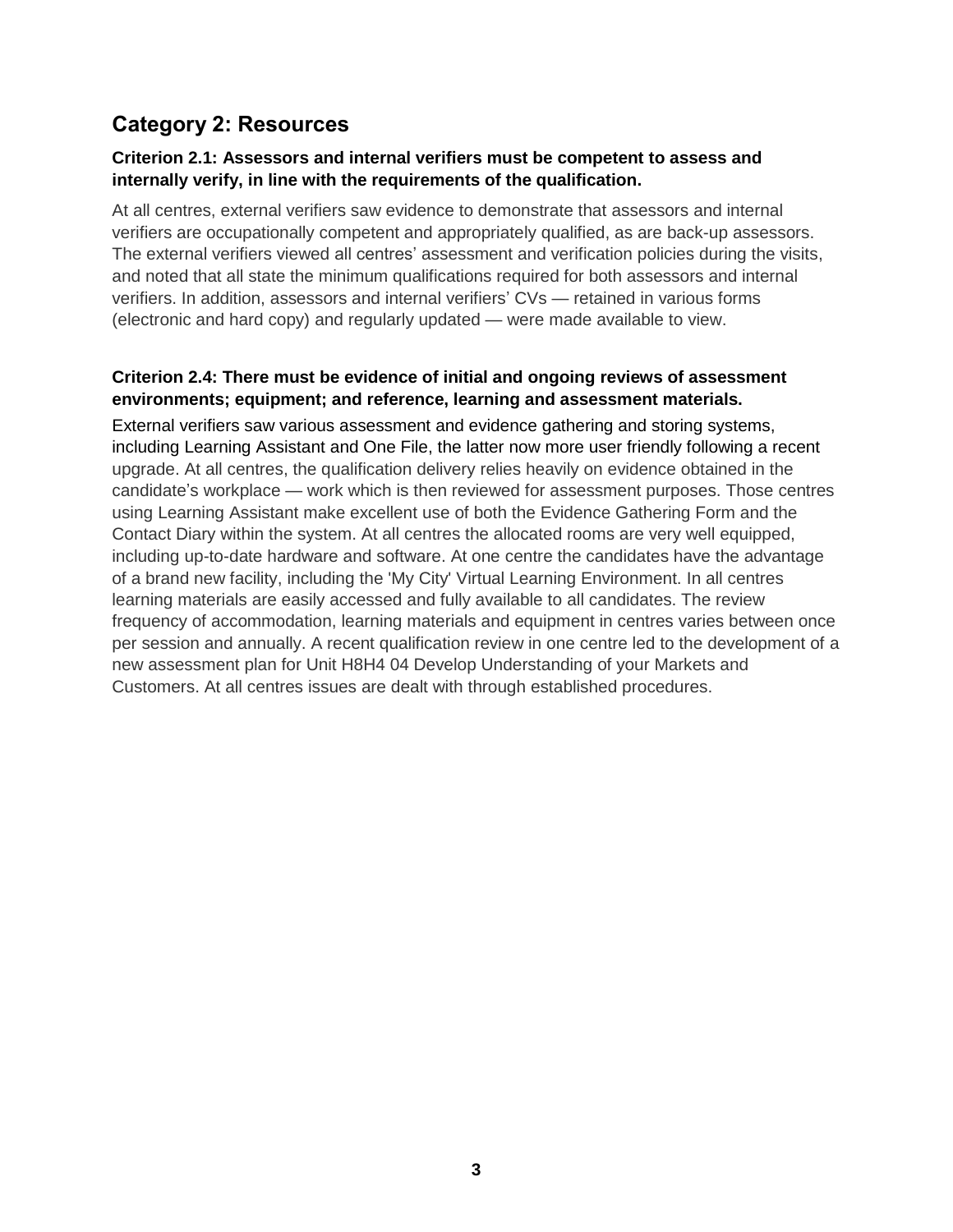# **Category 3: Candidate support**

#### **Criterion 3.2: Candidates' development needs and prior achievements (where appropriate) must be matched against the requirements of the award.**

All Centres include an induction process. At one centre this the form of an visit by the assessor to the candidate's place of employment, where their qualifications and previous experience are confirmed and their strengths and weaknesses identified by means of a competency-based questionnaire. Where particular weaknesses are identified candidates are guided towards appropriate materials on the centre's online Student Resource Centre. Any perceived weaknesses are also highlighted on the candidate's assessment plan. At another centre, candidates go through a skills assessment and an interview prior to starting the qualification, to help establish at what level the candidate should be studying. Prior achievements are taken into consideration and are used to determine the learning materials required by the candidate, and subsequent assessments are subject to review. At all centres throughout the course there is ongoing discussion with regard to a candidate's learning objectives.

#### **Criterion 3.3: Candidates must have scheduled contact with their assessor to review their progress and to revise their assessment plans accordingly.**

All centres were clear in their main aim of ensuring that candidates' progress is in line with their assessment plans, and to this end assessors maintain regular contact with candidates. Contact can be via the telephone, e-mail, SmS or through the online portfolio systems, and all centres keep records of contact between assessor and candidates. The frequency of assessor visits varies from every four weeks at one centre, monthly face-to-face sessions dropping to once every two months when the candidate is settled in the course at another, to a higher frequency at other centres. Usually at each visit the assessor reviews the work produced by the candidate, discusses any discrepancies and then reviews the assessment plan with actions being agreed for review at the next visit. At the centre where the part of the qualification is delivered over a number of concurrent sessions, candidates can request to speak to the assessor after a delivery session. This is in addition to planned discussion time.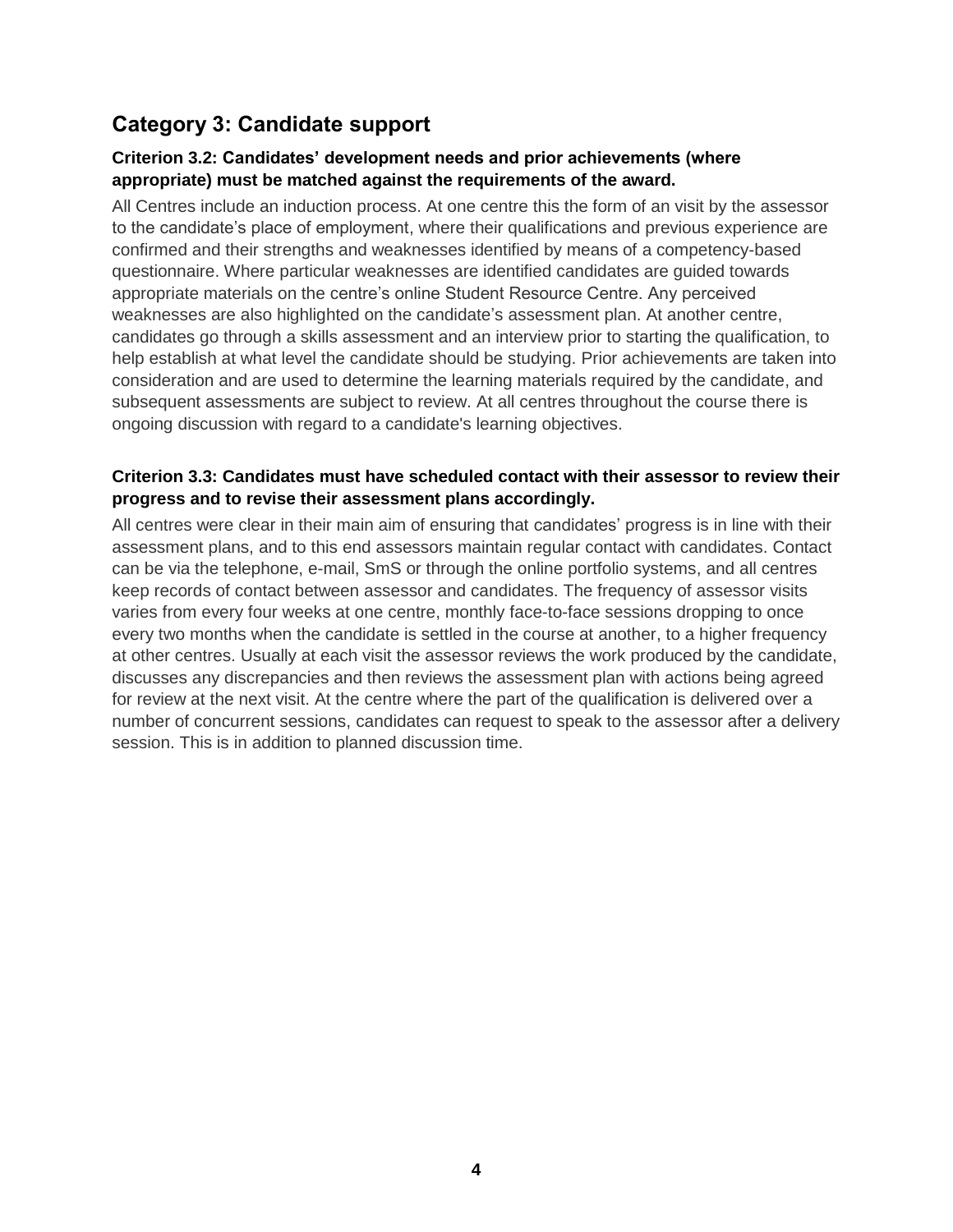## **Category 4: Internal assessment and verification**

#### **Criterion 4.2: Internal assessment and verification procedures must be implemented to ensure standardisation of assessment.**

At all centres, all information on candidate assessment and verification is contained within the eportfolio system used and managed in line with each centre's assessment and verification policies. External verifiers confirmed that these were adhered to in all centres, and that standardisation is achieved through regular standardisation meetings. In addition, any issues are dealt with informally as required. At one of the centres, towards the end of the qualification, the Senior Programme Manager, in their quality assurance role, will speak informally to the candidates to seek their views on the delivery of the qualification. Thereafter the Senior Programme Manager meets with qualification delivery staff to review the programme and resolve any issues.

#### **Criterion 4.3: Assessment instruments and methods and their selection and use must be valid, reliable, practicable, equitable and fair.**

All centres use assessment instruments that mainly comprise product evidence, observation, personal reports, reflective accounts, and observation where appropriate. At all the centres the assessment instruments and methods used vary; however, external verifiers confirmed that all were valid, reliable, practicable, equitable and fair. This is evidenced at one centre as follows:

- evidence is obtained from the candidates' workplace and is therefore current (valid)
- the candidate's line manager has a monitoring role in line with the organisation's policies and procedures (reliable)
- evidence is work based (practicable)
- there are no barriers to any candidate obtaining the necessary evidence and the company is encouraged to provide access to any areas not covered in the candidate's normal job role (equitable)
- assessment plans are agreed with candidates in advance (fair)

…and at another centre as follows:

- the assessment methods used are professional discussions, product evidence, demonstration of competency (which is a combination of observation and a description of the process being carried out), witness testimony, and a reflective account (valid)
- all assessment is based on the National Occupational Standards and the decisions are based on these standards (reliable)
- assessments are all based on work carried out by the candidate and an assessment plan that is frequently reviewed and communicated to the candidate's employer (practicable)
- all candidates have the same opportunity to provide appropriate evidence; and all candidates have the same assessor and internal verifier (fair)

At all the centres there are no barriers to any candidate being able to provide appropriate evidence. In addition, assessment instruments and methods are reviewed after each qualification delivery to ensure that they are valid, reliable and practicable.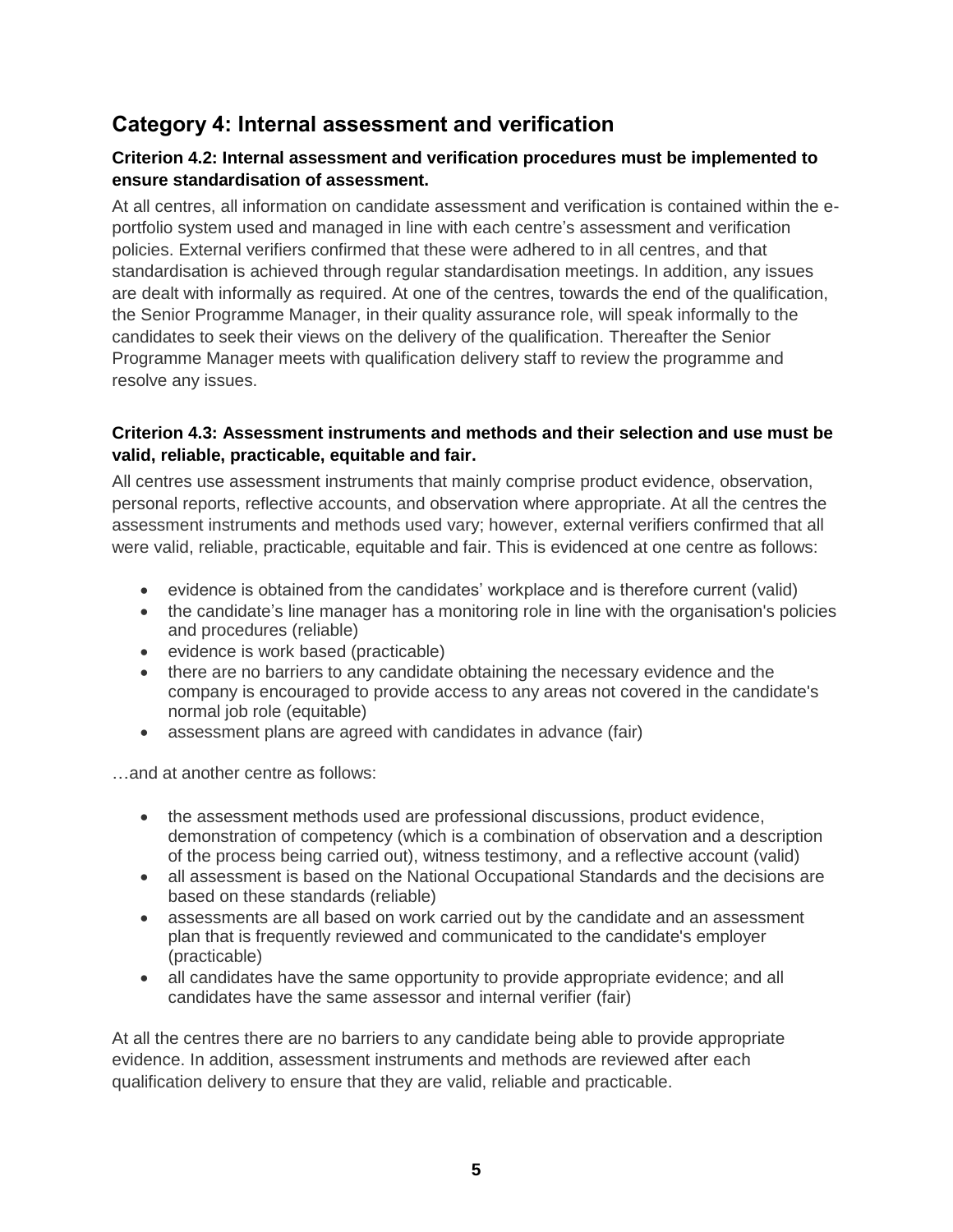#### **Criterion 4.4: Assessment evidence must be the candidate's own work, generated under SQA's required conditions.**

At all centres visited, external verifiers saw procedures in place whereby candidates sign a personal statement prior to starting the qualification indicating that the evidence submitted for assessment will be their own work. As most of the evidence is generated in the candidate's workplace, candidates' line managers sign witness testimonies to confirm that evidence produced is each candidate's own work. It is the usual practice at all the centres for the assessor to question both the line manager and the candidate on a one-on-one basis.

At one centre, where the qualification is delivered over concurrent sessions, the assessor and internal verifier look for any signs of collaboration in the delegate's written evidence, and following the assessment of the candidates' written evidence the assessor then discusses the evidence with the candidate on a one-on-one basis.

#### **Criterion 4.6: Evidence of candidates' work must be accurately and consistently judged by assessors against SQA's requirements.**

Visiting external verifiers saw examples of excellent standards of assessment and internal verification, along with samples of appropriate feedback from assessors to candidates, and from the internal verifiers to assessors. In one centre an assessor told a candidate that the evidence they had submitted did not meet the requirements of the assessment criteria, and suggested that this could be overcome were the candidate to provide a SWOT analysis to demonstrate their full understanding of requirements. In the same example the internal verifier suggested that the assessor should have guided the candidate through the process and should perhaps have started the process with a unit that was more appropriate to the candidate's level of experience and understanding. Subsequently, the candidate produced a very good SWOT analysis, which fully met the assessment criteria. In a different centre, an internal verifier had to inform a candidate that, although there was sufficient evidence and feedback to verify their work successfully, they had failed to index the evidence on their reflective account, making it more difficult to compare the evidence with the NOS. That said, the evidence provided was relevant and fairly assessed. At all centres, external verifiers were able to confirm that the assessment and internal verification judgements examined were consistent.

#### **Criterion 4.7: Candidate evidence must be retained in line with SQA requirements.**

All centres retain candidate evidence on their online systems for five years after the qualification is archived. In all cases, the various online systems used retain evidence automatically. At all centres the retention of candidate evidence meets SQA requirements.

#### **Criterion 4.9: Feedback from qualification verifiers must be disseminated to staff and used to inform assessment practice.**

All centres use different methods to report the findings of any external verification to the appropriate personnel. At one centre the external verification report is circulated to all staff electronically and all reports discussed at the annual review meeting, with any required actions